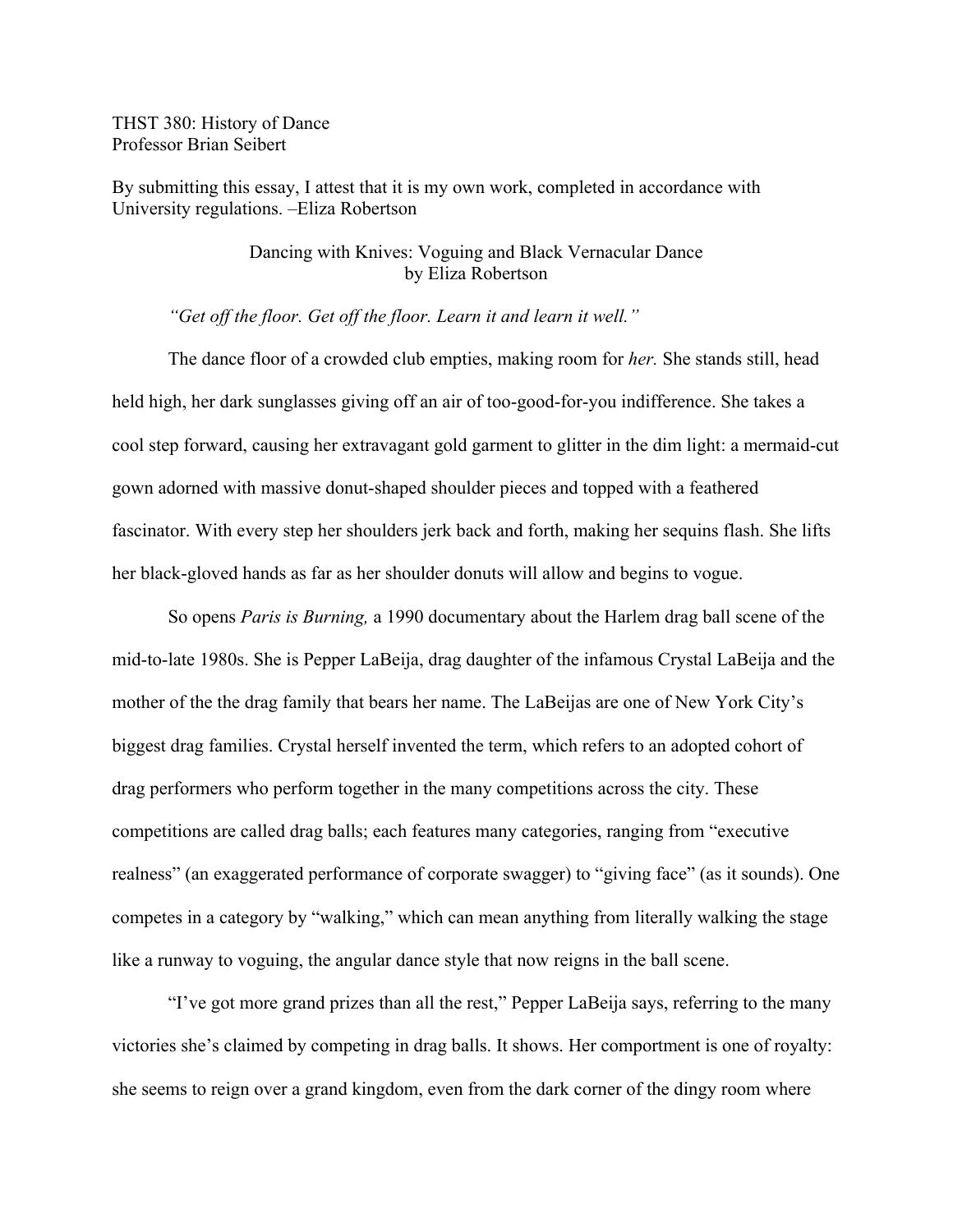she is later interviewed. "A ball is a fantasy," she says, reclining in a worn easy chair and waving her nicotine-stained fingers. "Whatever you want to be, you be."

Most historians place the origin of drag balls in the gay scene in New York City in the 1920s and 1930s. In *There's No Place Like Home,* an account of the history of ball culture, writer and activist Frank Leon Roberts claims that the first proto-balls were elaborate pageants orchestrated by the White gay elite. Although run by White men and held in White spaces, these pageants were attended by the greatest minds the Harlem Renaissance had to offer: Zora Neale Hurston, Langston Hughes, Countee Cullen, and more.

In his landmark book *Gay New York,* historian George Chauncey describes these events as nights of masquerade, inversion, and celebration of membership in the gay community. They featured extravagant costumes, fiercely competitive beauty pageants, and carnivalesque displays of broken gender norms. As the decades progressed, these pageants evolved directly into the gay balls of the 1970s and 1980s—the same ones attended by Pepper LaBeija and her compatriots in *Paris is Burning.*

That's the story, anyway. But there may be more to it than that. In the same decades that the White gay elite of New York were putting on extravagant displays of gender-bending glamour, Black people across the country were dancing in ways eerily similar to Pepper LaBeija and her competitors. Those similarities are too striking to ignore.

### *First, Isolation.*

Earl "Snake Hips" Tucker appears more marionette than man. His body bends and buckles like a push puppet: hips thrust to the right, torso collapsing to the left, each muscle and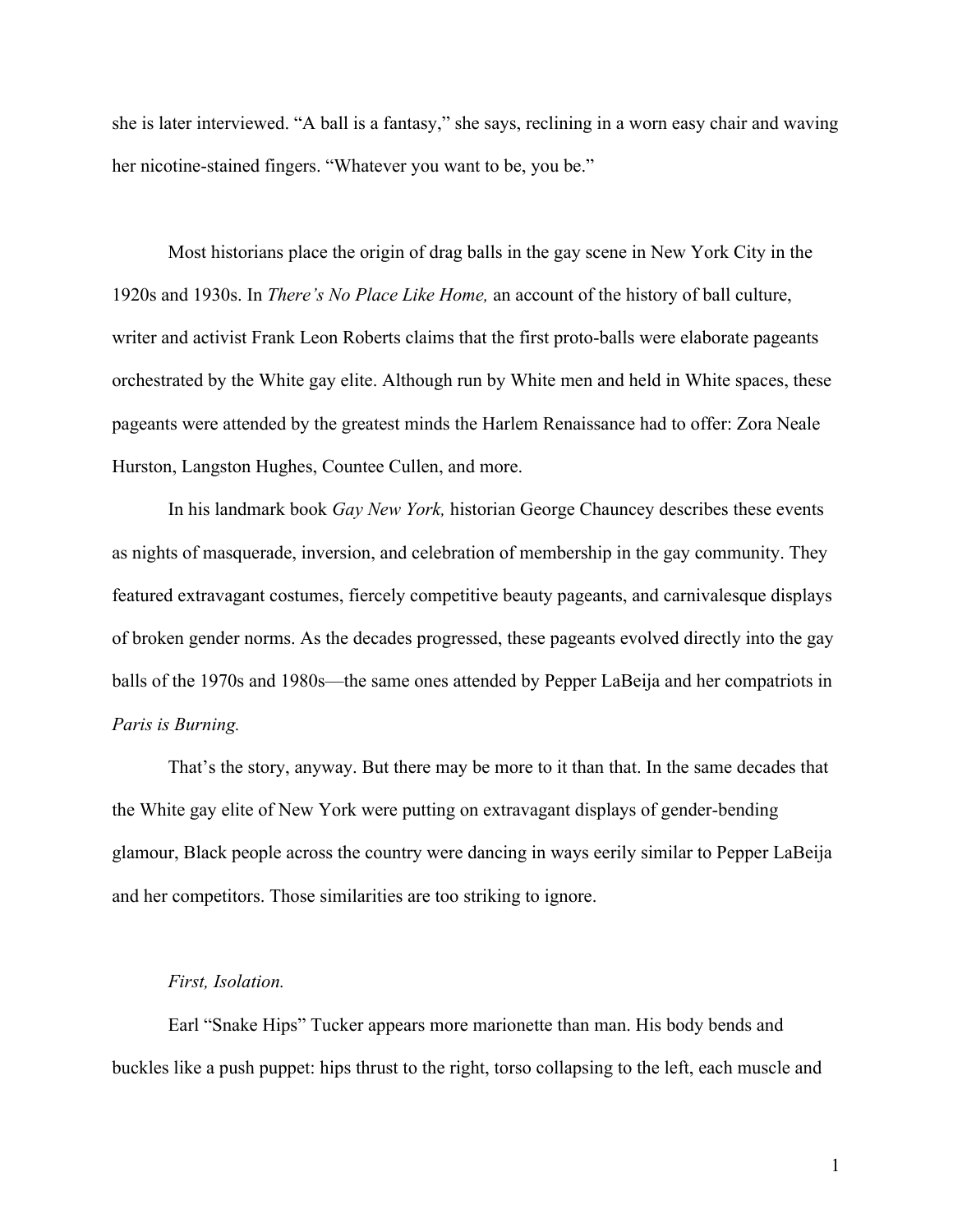bone seeming to move independently of the others. His movement is shocking, even unsettling; it's hard not to think that people aren't supposed to move like that.

Decades later, Willi Ninja appears on a dingy dance hall stage in a bright yellow jumpsuit to show them how it's done. His arms fly up, down, up again, to the floor, between his legs, each limb seeming to move completely independently from the others. His knees buckle inward and he drops to the floor. His legs shoot out again and suddenly he's in the splits, arms out, one leg over his head, contorted impossibly. "It's about perfect lines in the body," Ninja says in voiceover, "awkward positions." It's hard to imagine positions more awkward than these.

Ninja's stances are more angular than those of Snake Hips, his movement less like flowing water, but the same broken-boned strangeness haunts both men's dances. Separated by forty years of history, two torsos twist, four knees buckle inwards, two bodies drop to the ground and rise up again. As they dance in parallel across the decades, Snake Hips seems to peer over Ninja's shoulder, dancing ghost-like in the shadows.

## *Next, camp.*

In thinking about drag, the first image that comes to mind for most people is extravagant absurdity. Pepper LaBeija in her glittering gold gown with the massive donut shoulders exemplifies this in the tamer end of the spectrum; Tom Rubnitz's *Pickle Surprise*, released the year before *Paris is Burning* and featuring famed drag queens RuPaul, Lady Bunny, and a man dressed as a giant pickle, is much more bizarre. Camp is part of what LaBeija calls the "fantasy" of the drag ball. We're not in the world as we know it, and the rules we're accustomed to don't apply here—in the strangest, most delightful way possible.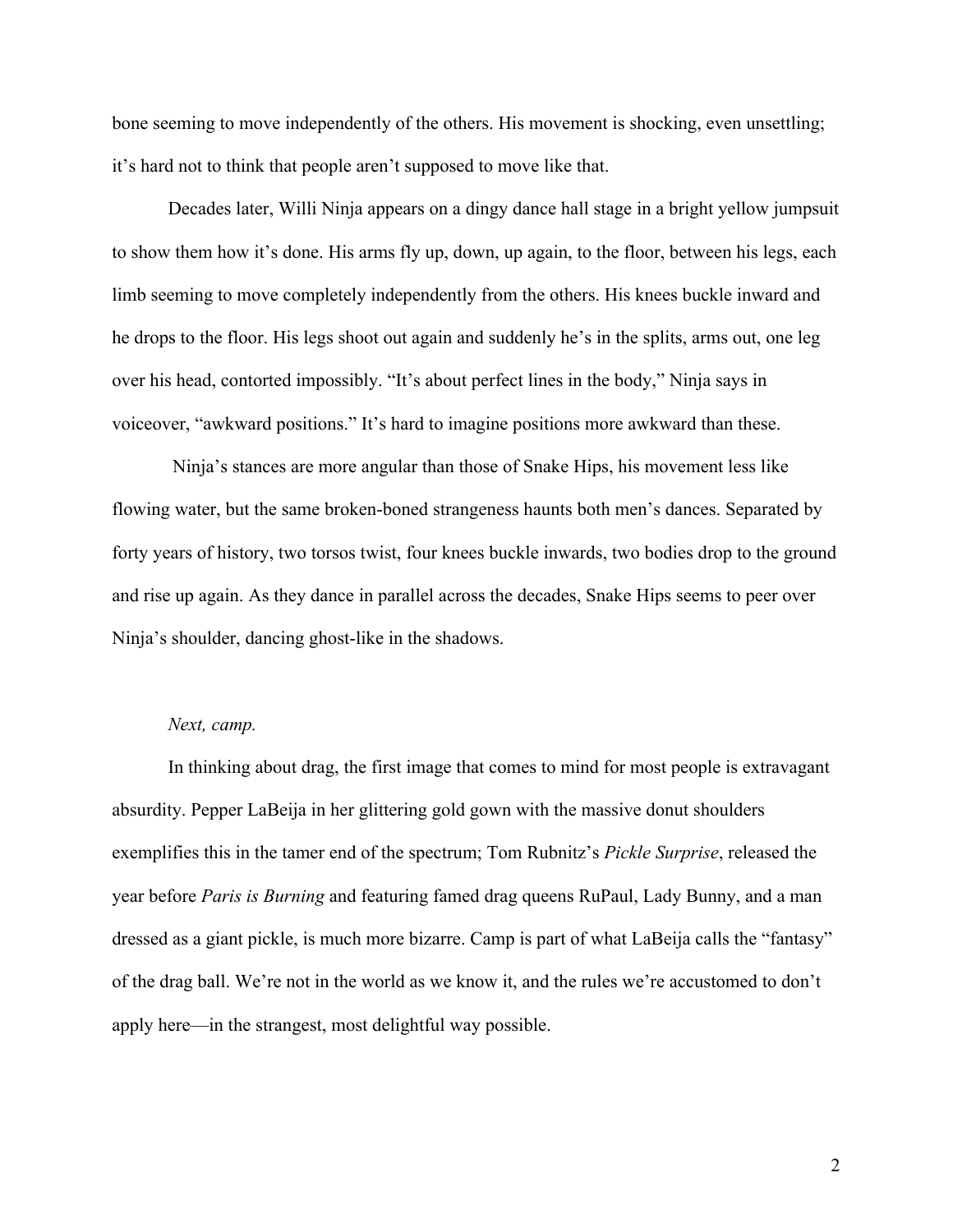Flash back a few decades. The Nicholas Brothers are at the end of their charming brotherand-brother tap routine *Pie Pie Blackbird.* They've been dancing, inexplicably, in front of a giant pie for the last few minutes. As their choreography reaches its furious conclusion, an explosion erupts across the screen. When it passes, it reveals the absurd image of two Nicholas Brothersized skeletons dangling from the ceiling. The skeletons jerk up and down as if continuing to dance. Behind them, in the remains of the exploded pie shell, a skeletal band still plays its jaunty song. It's delightful, strange, and in terrible taste. Camp at its finest.

### *Finally, competition.*

In *Barbershop Blues,* the Four Step Brothers dance cheerfully behind barber's chairs. One falls back, leaping through a steady tap routine. Another jumps in front of him, arms flying even more wildly and feet tapping at double time. A third steps up from the back, feet tapping even faster, upper body steady. Finally, the fourth breaks out an exhausting up-and-down step, jumping back and forth from a squatting position while keeping the rhythm in his feet. Each dance is more elaborate, more exhausting, more impressive than the last. *Barbershop Blues* is a poker game, each dancer's performance seen and raised by the next.

Likewise, the performance in *Paris is Burning* is all about competition. Three men in loudly-patterned suits vogue across the dance floor, each trying to be wilder and more impressive than the others. Pepper LaBeija reaches her position as house mother by winning category after category at balls; her drag mother Crystal LaBeija is now infamous for her furious rant about coming in second at one such contest. Dorian Corey, another drag queen featured in the *Paris is Burning*, likens walking in drag balls to street fighting. If you wanted to show you were better than someone, she explains, you didn't beat them in an alley; you beat them in a ball.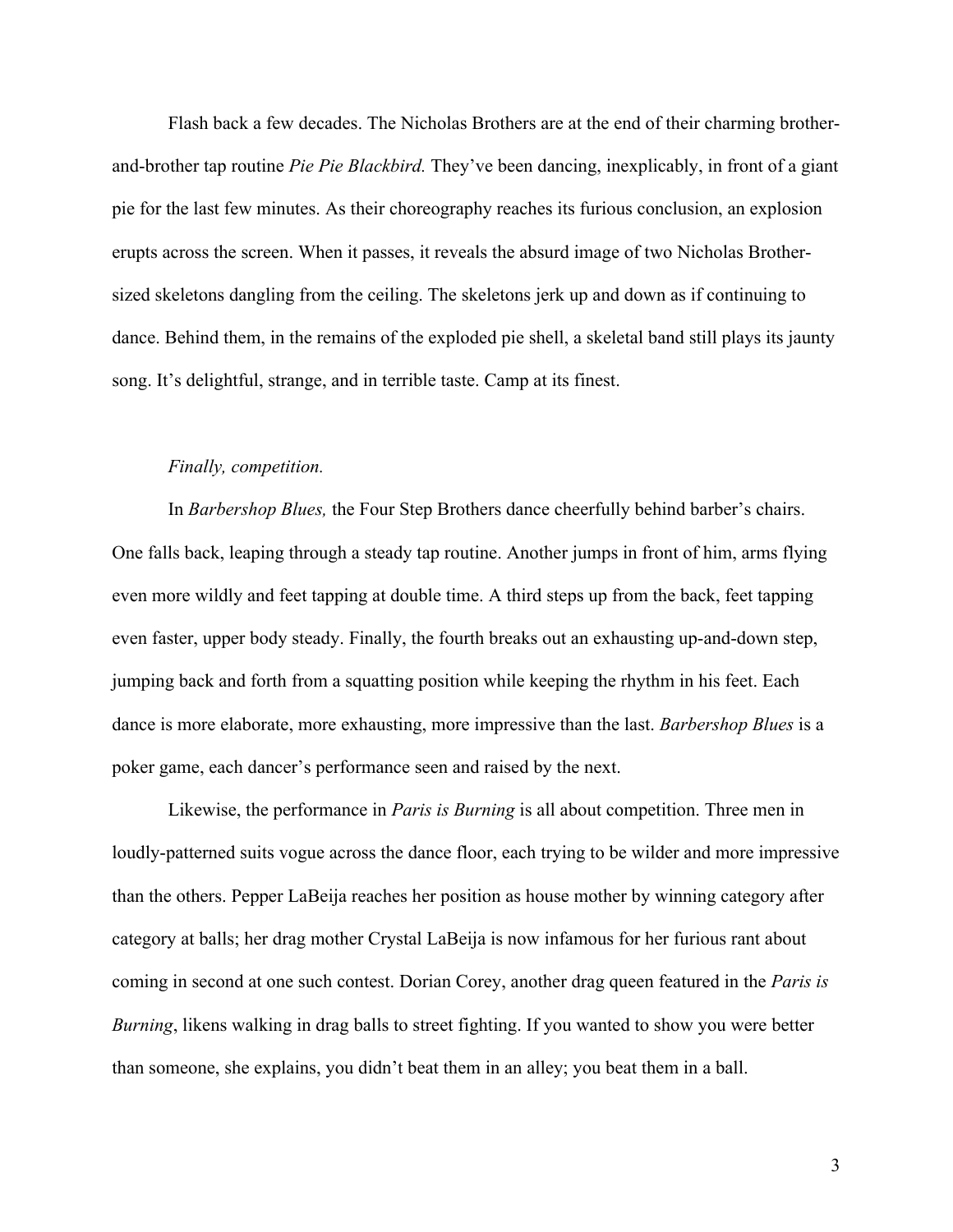Willi Ninja's commentary on one-upmanship is compelling. "Voguing comes from shade [the art of insult]," he says. "Instead of fighting, you would dance it out on the dance floor, and whoever did the better moves was throwing the best shade… *voguing is the same thing as taking two knives and cutting each other up*." It's a haunting image.

In this context, the angles of vogue come into sharper, more dangerous relief. Ninja mimes putting makeup on his face, his movements exaggerated in typical vogue style; next he turns to you, sitting in the audience, and mimes dabbing makeup onto yours. Is it sweet, charming, helpful? Maybe. But it might be a sharp jab, too: an insinuation that your face isn't fit to be seen in public, and that Ninja has to fix it himself. Shade. The knife hits home.

Zora Neale Hurston, who herself attended many of the gay pageants of the earlier decades, describes Black dance of the era in her essay *The Characteristics of Negro Expression.* "Negro dancing is dynamic suggestion," she writes. "No matter how violent it may appear to the beholder, every posture gives the impression that the dancer will do much more." Likewise, the competitive one-upmanship of the drag ball is all insinuation. The performer may not take two knives and cut you up, but their dance will suggest it; they'll show you exactly what they mean through movement.

### *First, Isolation.*

*Next, Camp.* 

### *Finally, Competition.*

Black American vernacular dance in the early 20th century parallels the type of movement seen in *Paris is Burning* in ways that are too striking to ignore. Historians such as George Chauncy and Frank Leon Roberts separate Black history and gay history into two distinct